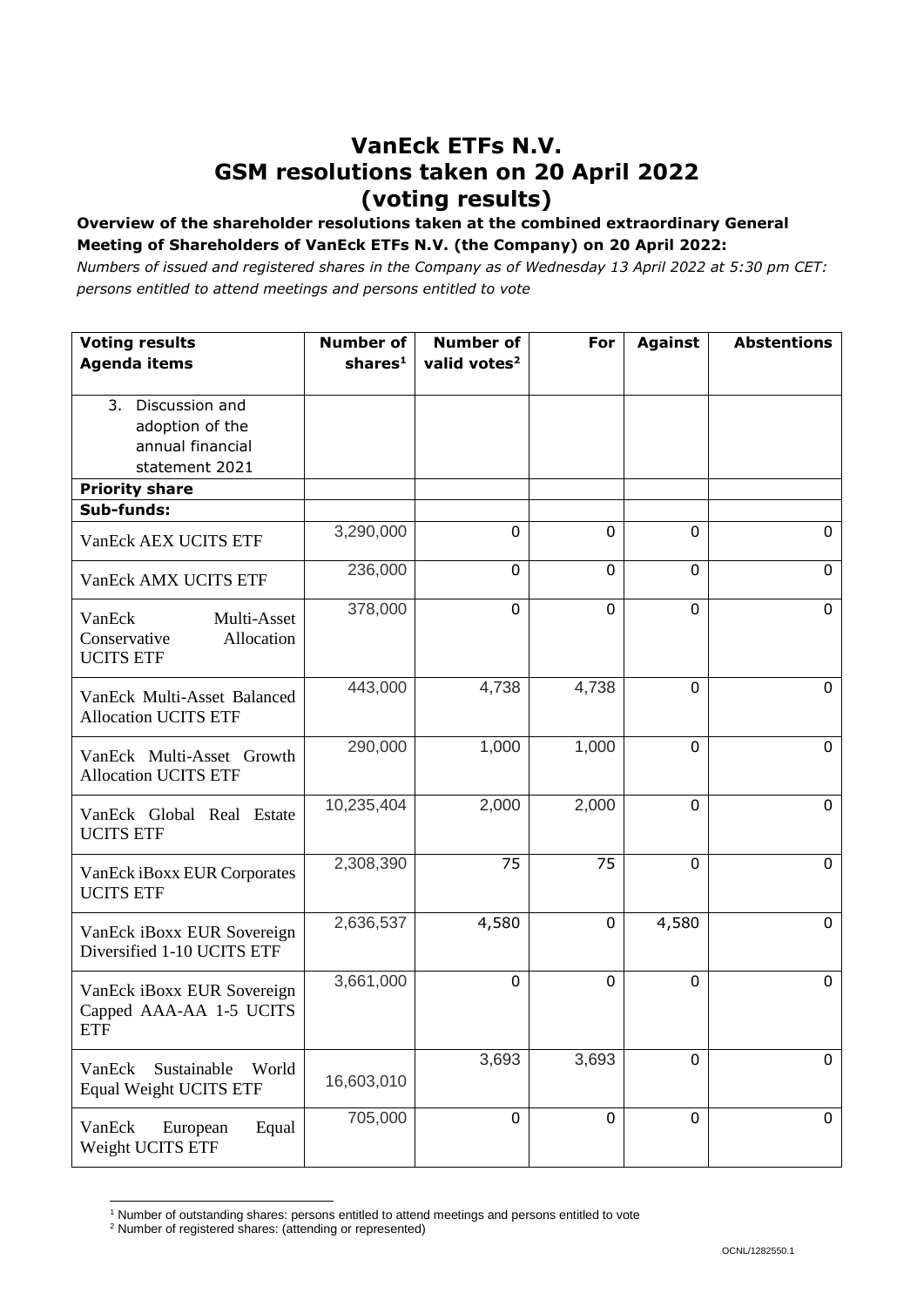|                                                                                 | 5,800,000                               |                                              |                | $\overline{0}$ | $\Omega$           |
|---------------------------------------------------------------------------------|-----------------------------------------|----------------------------------------------|----------------|----------------|--------------------|
| Morningstar<br>VanEck<br>Developed Markets Dividend<br><b>Leaders UCITS ETF</b> |                                         | 28,584                                       | 28,584         |                |                    |
| TOTAL <sup>3</sup>                                                              | 46,586,341                              | 44,670                                       | 40,090         | 4,580          | 0                  |
|                                                                                 | <b>Number of</b><br>shares <sup>4</sup> | <b>Number of</b><br>valid votes <sup>5</sup> | For            | <b>Against</b> | <b>Abstentions</b> |
| 4. Appointment of the<br>Auditor                                                |                                         |                                              |                |                |                    |
| <b>Priority share</b>                                                           |                                         |                                              |                |                |                    |
| Sub-funds:                                                                      |                                         |                                              |                |                |                    |
| VanEck AEX UCITS ETF                                                            | 3,290,000                               | $\mathbf 0$                                  | $\mathbf 0$    | $\mathbf 0$    | $\mathbf 0$        |
| VanEck AMX UCITS ETF                                                            | 236,000                                 | $\mathbf 0$                                  | $\overline{0}$ | $\mathbf 0$    | $\mathbf 0$        |
| Multi-Asset<br>VanEck<br>Allocation<br>Conservative<br><b>UCITS ETF</b>         | 378,000                                 | $\mathbf 0$                                  | $\mathbf 0$    | $\mathbf 0$    | 0                  |
| VanEck Multi-Asset Balanced<br><b>Allocation UCITS ETF</b>                      | 443,000                                 | 4,738                                        | 4,738          | $\mathbf 0$    | $\mathbf 0$        |
| VanEck Multi-Asset Growth<br><b>Allocation UCITS ETF</b>                        | 290,000                                 | 1,000                                        | 1,000          | $\mathbf 0$    | $\mathbf 0$        |
| VanEck Global Real Estate<br><b>UCITS ETF</b>                                   | 10,235,404                              | 2,000                                        | 2,000          | $\mathbf 0$    | $\mathbf 0$        |
| VanEck iBoxx EUR Corporates<br><b>UCITS ETF</b>                                 | 2,308,390                               | 75                                           | 75             | $\mathbf 0$    | $\mathbf 0$        |
| VanEck iBoxx EUR Sovereign<br>Diversified 1-10 UCITS ETF                        | 2,636,537                               | 4,580                                        | 4,580          | $\mathbf 0$    | $\mathbf 0$        |
| VanEck iBoxx EUR Sovereign<br>Capped AAA-AA 1-5 UCITS<br><b>ETF</b>             | 3,661,000                               | $\overline{0}$                               | $\overline{0}$ | $\overline{0}$ | $\mathbf 0$        |
| VanEck<br>Sustainable<br>World<br><b>Equal Weight UCITS ETF</b>                 | 16,603,010                              | 3,693                                        | 3,693          | $\mathbf 0$    | $\mathbf 0$        |
| VanEck<br>European<br>Equal<br>Weight UCITS ETF                                 | 705,000                                 | $\mathbf 0$                                  | $\mathbf 0$    | $\mathbf 0$    | $\mathbf 0$        |
| VanEck<br>Morningstar<br>Developed Markets Dividend<br><b>Leaders UCITS ETF</b> | 5,800,000                               | 28,584                                       | 28,584         | $\mathbf 0$    | $\mathbf 0$        |
| <b>TOTAL<sup>6</sup></b>                                                        | 46,586,341                              | 44,670                                       | 44,670         | 0              | 0                  |

l  $3$  Calculation excludes the one priority share

<sup>&</sup>lt;sup>4</sup> Number of outstanding shares: persons entitled to attend meetings and persons entitled to vote

<sup>&</sup>lt;sup>5</sup> Number of registered shares: (attending or represented)

 $6$  Calculation excludes the one priority share